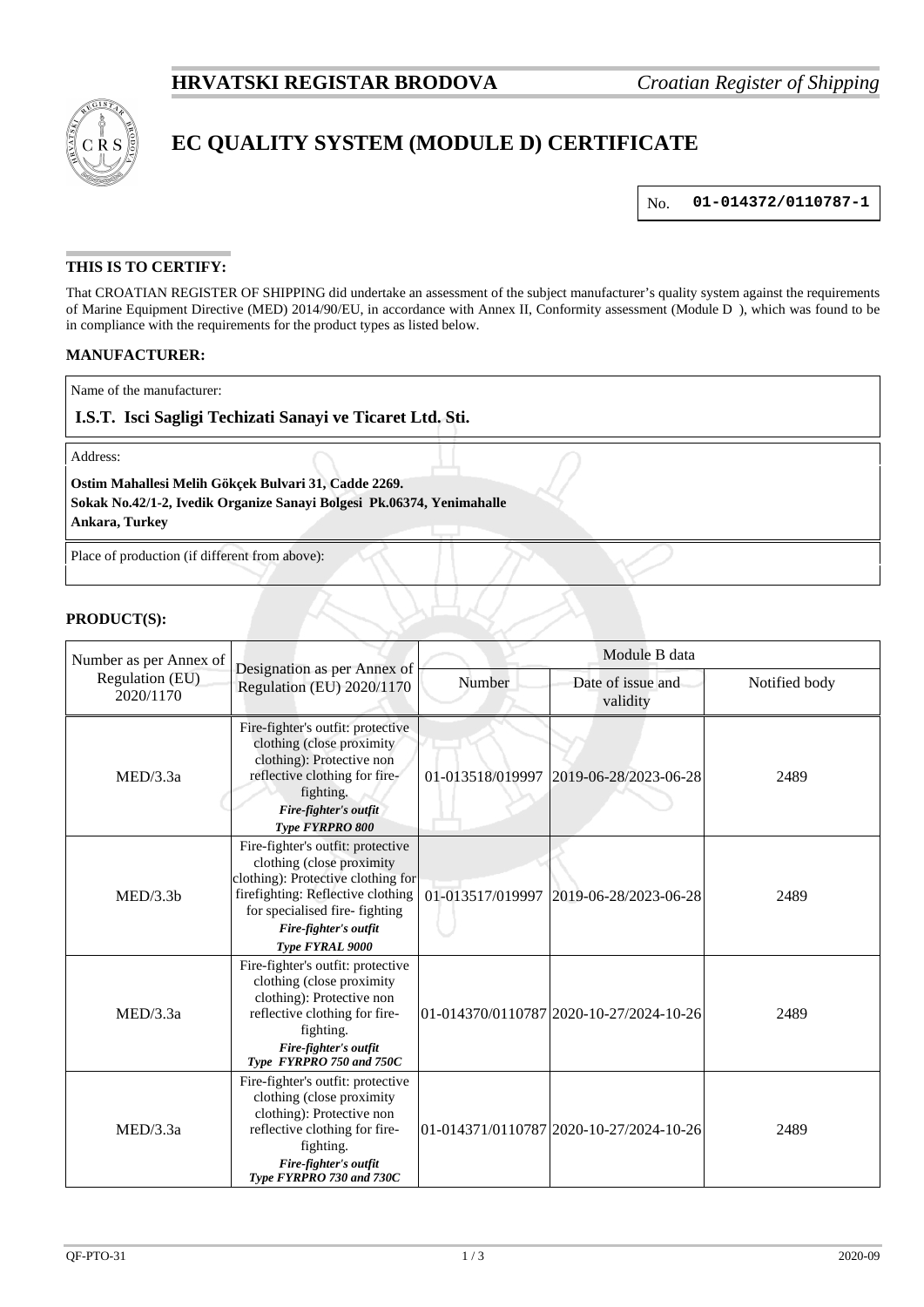# **MARKING:**

Subject to the Manufacturer's compliance with the foregoing, and those conditions of Articles 9, 10 and 15 of the Directive, the Manufacturer is allowed to affix the "Mark of Conformity" to products of the types shown above.

2489/**yy** (yy - last two digits of year mark affixed)

#### NOTICE:

- 1. Approval is subject to continued maintenance of the requirements of the above mentioned directive and to all products continuing to comply with the standards and conditions of EC type examination Certificates.
- 2. This certificate remains valid unless cancelled or revoked, provided that products manufactured under this Certificate remain satisfactory in service and the above quality management system continues to be approved.
- 3. No product shall be manufactured under this Certificate unless a valid EC Type Examination Certificate (Module B) is held on that product's Technical File.
- 4. The manufacturer shall advise the Croatian Register of Shipping of all proposed modifications or change to a product for which an EC Type Examination Certificate (Module B) has been issued, and of proposed changes of manufacturing location or process, and shall retain copy of their written authorisation or certification of such changes.

Issued by Croatian Register of Shipping, notified body number **2489**.

|                 | This certificate is valid until: 2022-06-28 |                            |
|-----------------|---------------------------------------------|----------------------------|
| Place and date: | Split, 2021-09-23                           | $\operatorname{Scal}$      |
|                 |                                             | Signature                  |
|                 |                                             | Marinko Popović, dipl.ing. |
|                 |                                             |                            |
|                 |                                             |                            |
|                 |                                             |                            |
|                 |                                             |                            |
|                 |                                             |                            |